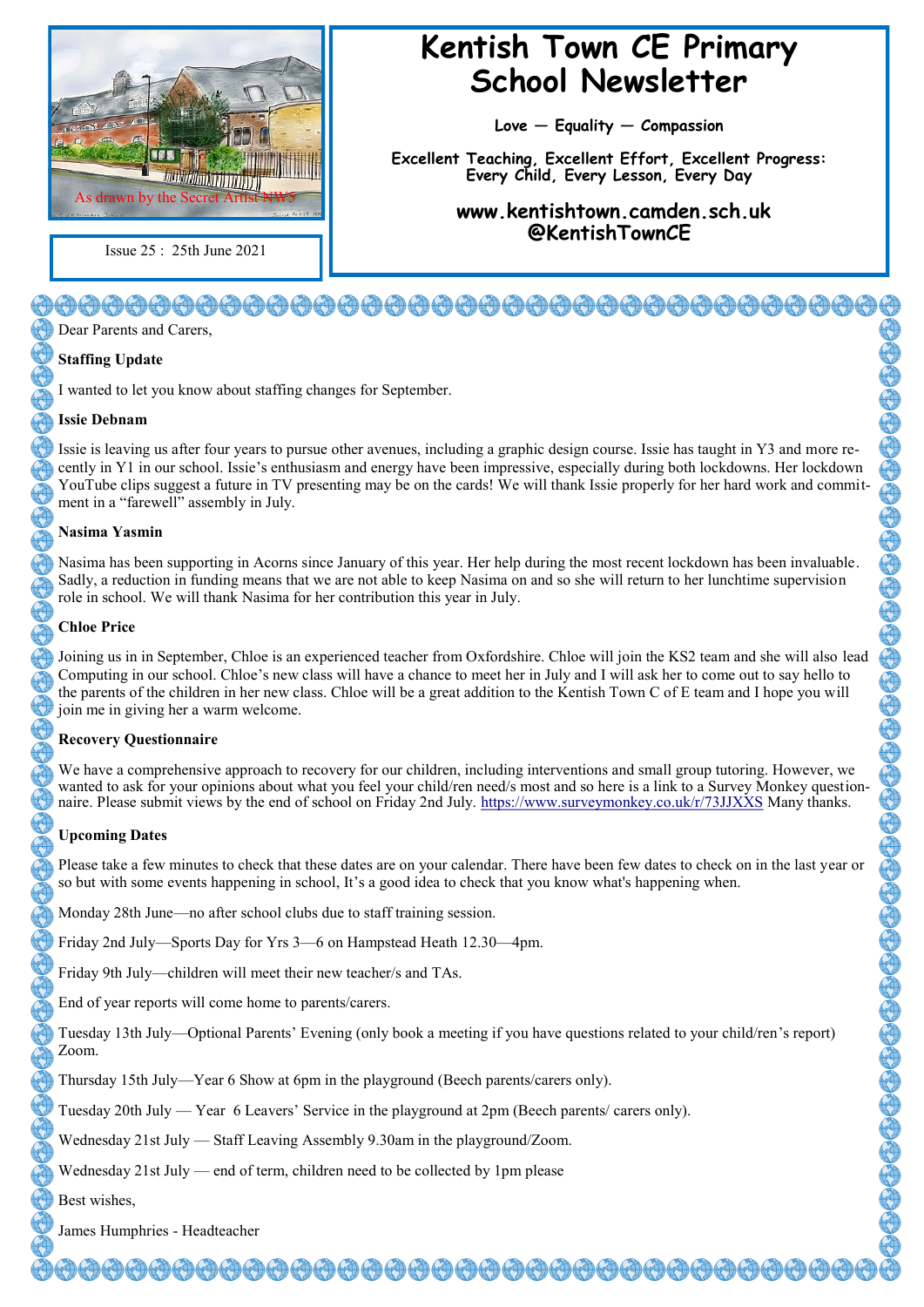





### **Summer holiday cycle training for children**

Free cycle training sessions for children during the Summer Holidays 2021. The course is free of charge and is delivered over two days; however booking is required to secure a place.

Aimed at children and young people aged 8 or over who can ride unassisted and want to improve their safe cycling skills. We do not currently offer courses for children who are still learning to start, stop and balance.

> Saturday-Sunday 24-25 July 2021, 10.30am - 12.00noon Monday-Tuesday 26-27 July 2021, 10.30am - 12.00noon Wednesday-Thursday 28-29 July 2021, 1.00pm - 2.30pm Saturday-Sunday 31 July-1 August 2021, 1.00pm - 2.30pm 1.00pm - 2.30pm Monday-Tuesday 2-3 August 2021, 10.30am - 12.00noon Wednesday-Thursday 4-5 August 2021, Saturday-Sunday 7-8 August 2021, 10.30am - 12.00noon



VENUE: Haverstock School, 24 Haverstock Hill, Chalk Farm, NW3 2BQ

For more information, or to book a child onto a course, https://www.camden.gov.uk/cycleskills

Please ensure you bring your own roadworthy bike. There are some bikes available to borrow.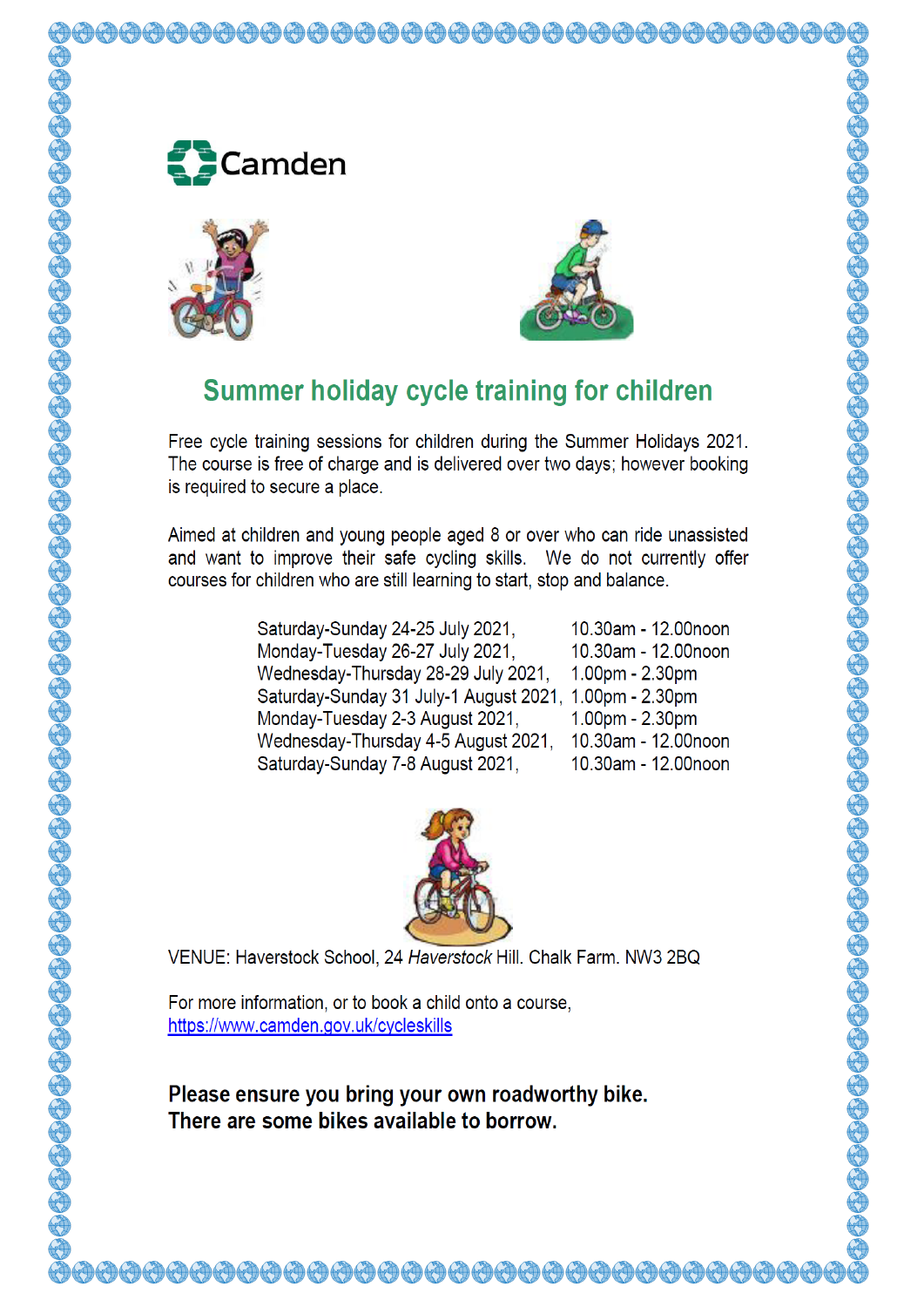## Kentish Town

# C of E Summer Club 2021.

We are pleased to announce that Summer Club will be going ahead from Monday  $26^{th}$  July until Friday  $6^{th}$  August (2 weeks) in the summer holidays.

We will have lots of safe activities, such as Arts & Crafts, Sports, Dance, and Free Play, to name a few. The children always really enjoy summer club, it gives them a chance to play with their friends in a safe space, in a setting they are familiar with and with staff they know and trust. This summer it will be particularly important for them to be outside, after having spent so long away from their friends and the routines they are used to. We also hope it will give you all (parents and carers) peace of mind, knowing your children, are well cared for by experienced, caring Kentish Town C of E staff and help with your child's transition back to school in September.

**This year summer club will run for the first 2 weeks of the summer holidays**

**Dates Week 1: Monday 26th July 2019 – Friday 30th July** 

**Week 2: Monday 2nd Aug – Friday 6th August 2019** 

**Times: 9.00am-4.00pm**

**Cost: £25.00 per day/ Free spaces for children entitled to free school meals and some spaces available for families experiencing financial hardship, please see accompanying letter for more details.**

If you want any more information or have any questions, please email me: [l.benfield@kentishtown.camden.sch.uk.](mailto:l.benfield@kentishtown.camden.sch.uk)

Thanks, Lorraine & Clubs Team